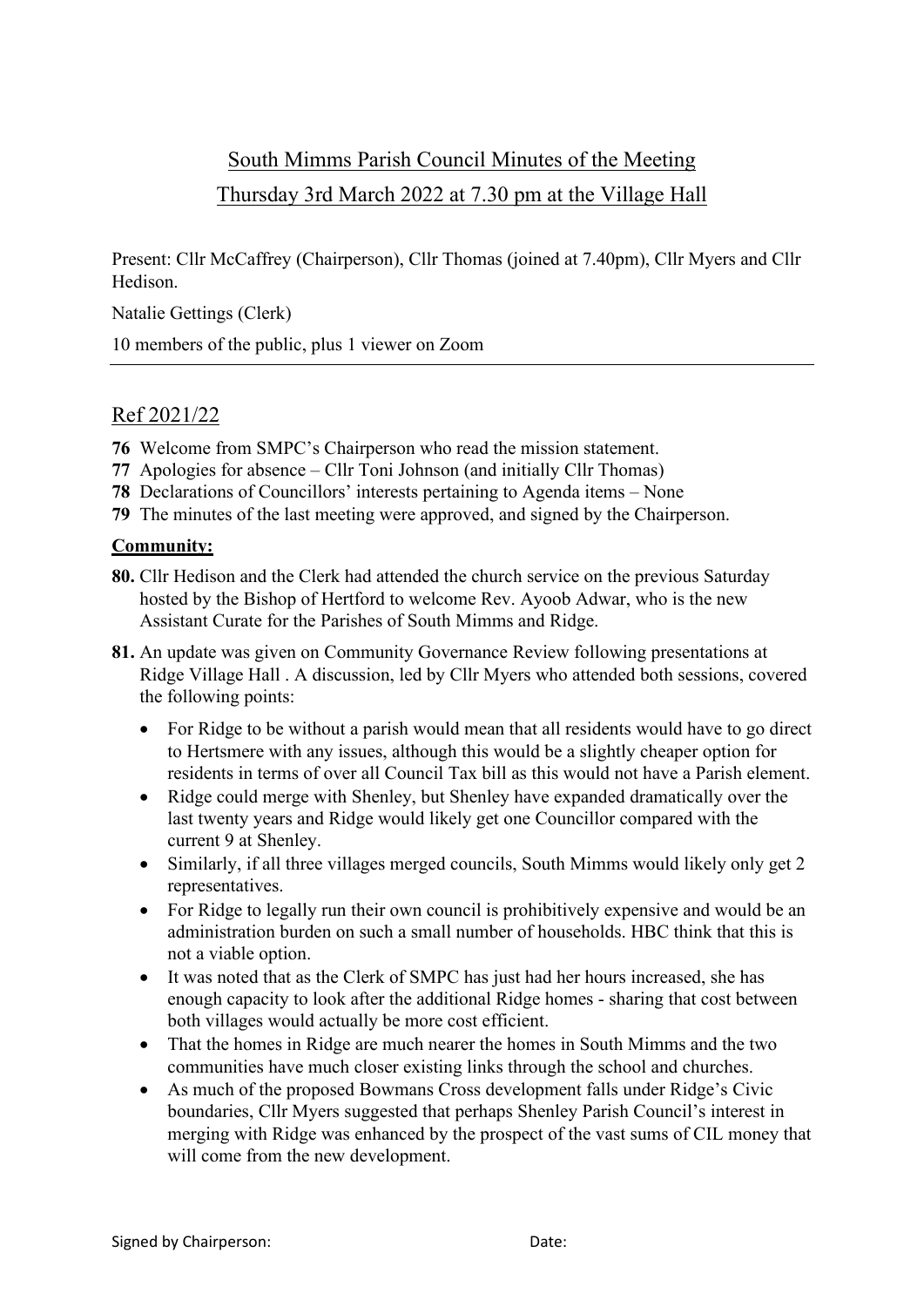### **It was therefore agreed that the residents of Ridge and South Mimms would both be better served by combining to form a 'South Mimms and Ridge Parish Council'.**

South Mimms Parish Council respects the wishes of Ridge residents, whichever option they prefer, but wishes to extend a warm invitation to join forces.

- **82.** Work has now been started by Hertsmere contractors on clearing The Brook to alleviate flooding. Follow on works will seek to reinforce the banks. The Clerk and Head of Parks and Street Scene visited the works last week as well as reviewing the play areas and most of the Village Centre to identify areas for improvement. **ACTION: Clerk** to chase up the timing of this with HBC, particularly in light of the residents' fences that are down and leaving their gardens unsecure and unsafe and to inform HBC Arborist of cracked trees behind 25 Brookside.
- **83.** The following motion to South Mimms Parish Council was proposed by Cllr Chris Myers and was AGREED:

*This Council was disappointed to learn that the 84 bus route is being decommissioned by the current operator. This bus route serves St Albans to the north and New Barnet to the south.*  Its loss will sever the link between city of St Albans and the tube network at Barnet, will *inconvenience countless residents and in particular will make it very difficult for residents in the parish to access vital NHS services at Barnet General Hospital.*

*This Council welcomes news that South Mimms based operator, Sullivan's Buses, have stepped into save part of the route that runs between Potters Bar and St Albans.*

*However, this council believes that the route should be maintained, in its entirety, and will seek to work with the existing operator and others to ensure that residents do not lose this vital transport link.*

**84.** A reminder was given that The Village Hall Committee were holding a quiz night on 5<sup>th</sup> March in aide of Platinum Jubilee celebrations and that there will also be a Family Bingo and Games afternoon on  $21^{st}$  May from 4pm – 7pm.

### **Planning & Planning Enforcement:**

**85.** No new applications since last meeting.

**86.** It was noted that:

i)White Hart Pub, no applications yet.

ii) The Public Enquiry in to Aggregates Site next to Romani house no new date received from Planning Inspector. **ACTION: Clerk** to contact HBC Environmental Health re mud on road (and Highways) and collapsed fencing.

iii) No further news on **t**he suspension of the current Draft Local Plan by Hertsmere. SMPC have written to Head of the Council, The Planning Team and our MP seeking